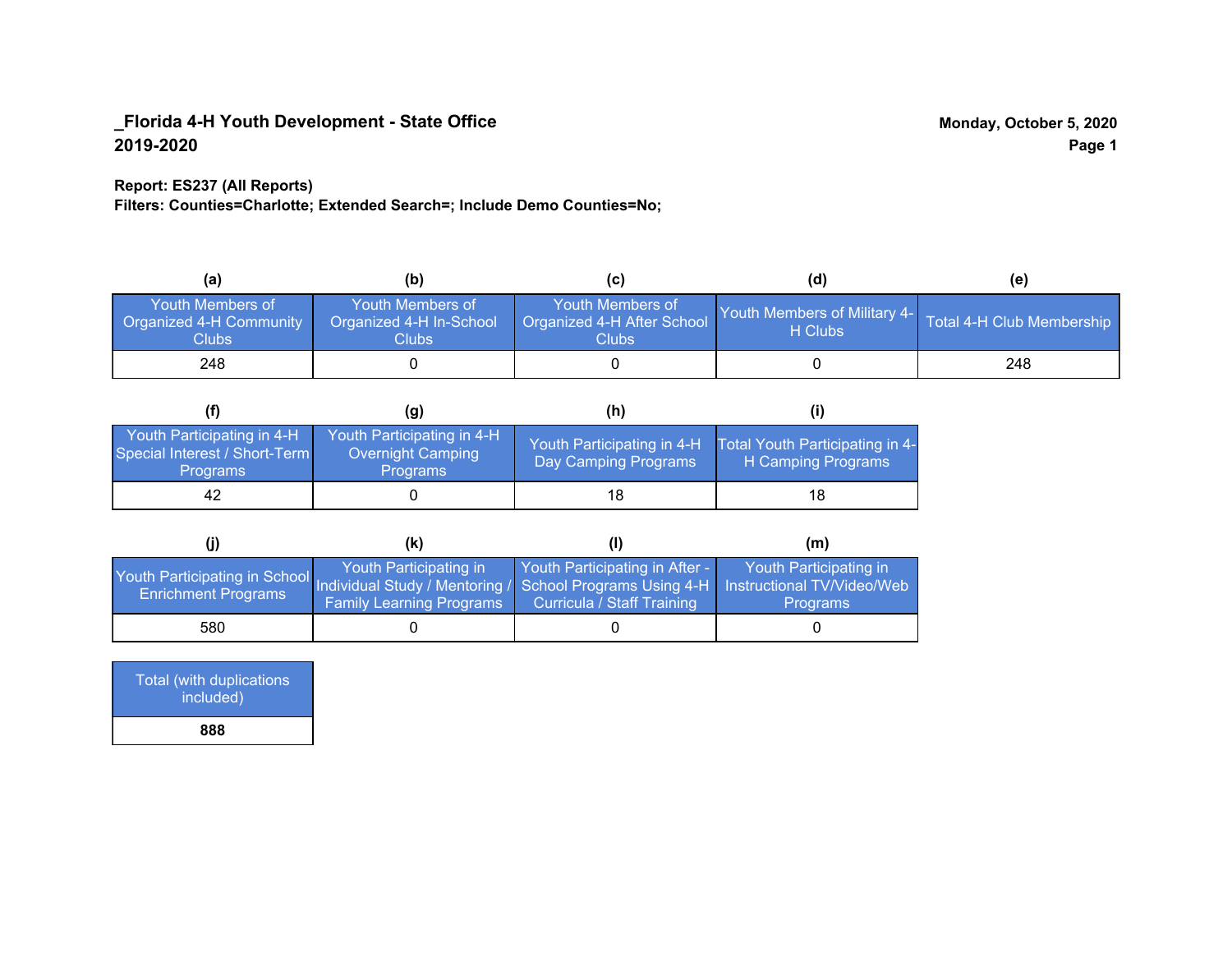**Report: ES237 (All Reports)**

**Filters: Counties=Charlotte; Extended Search=; Include Demo Counties=No;**

## **School Grade (duplications eliminated)**

| Kinde | 1st | 2nd   | вrо | 4th | 5th | 6th | 7 <sub>th</sub> | 8th | 9th | 10th | 11th | 12th | Post HS Not in School Special | Total |
|-------|-----|-------|-----|-----|-----|-----|-----------------|-----|-----|------|------|------|-------------------------------|-------|
| 29    | 14  | ⌒ ィ ラ | 308 | A A | 16  | 14  | 33              | 16  |     |      |      |      |                               | 784   |

## **Gender of 4-H Youth Participants (duplications eliminated)**

| Male | Female. | Total |
|------|---------|-------|
| 390  | 394     | 784   |

# **Place of Residence of 4-H Youth Participants (duplications eliminated)**

| ∣ Farm   | Towns of under 10,000 and<br>rural non-farm | Towns and cities (10,000-<br>50,000), and their suburbs | Suburbs of cities of over<br>50,000 | Central cities of over 50,000 | Total |
|----------|---------------------------------------------|---------------------------------------------------------|-------------------------------------|-------------------------------|-------|
| ົດ<br>22 | 28                                          | 692                                                     |                                     | 11                            | 784   |

## **Total 4-H Youth Participants (duplications eliminated)**

**Total** 

**<sup>784</sup> Note: The four totals on this page should all match.**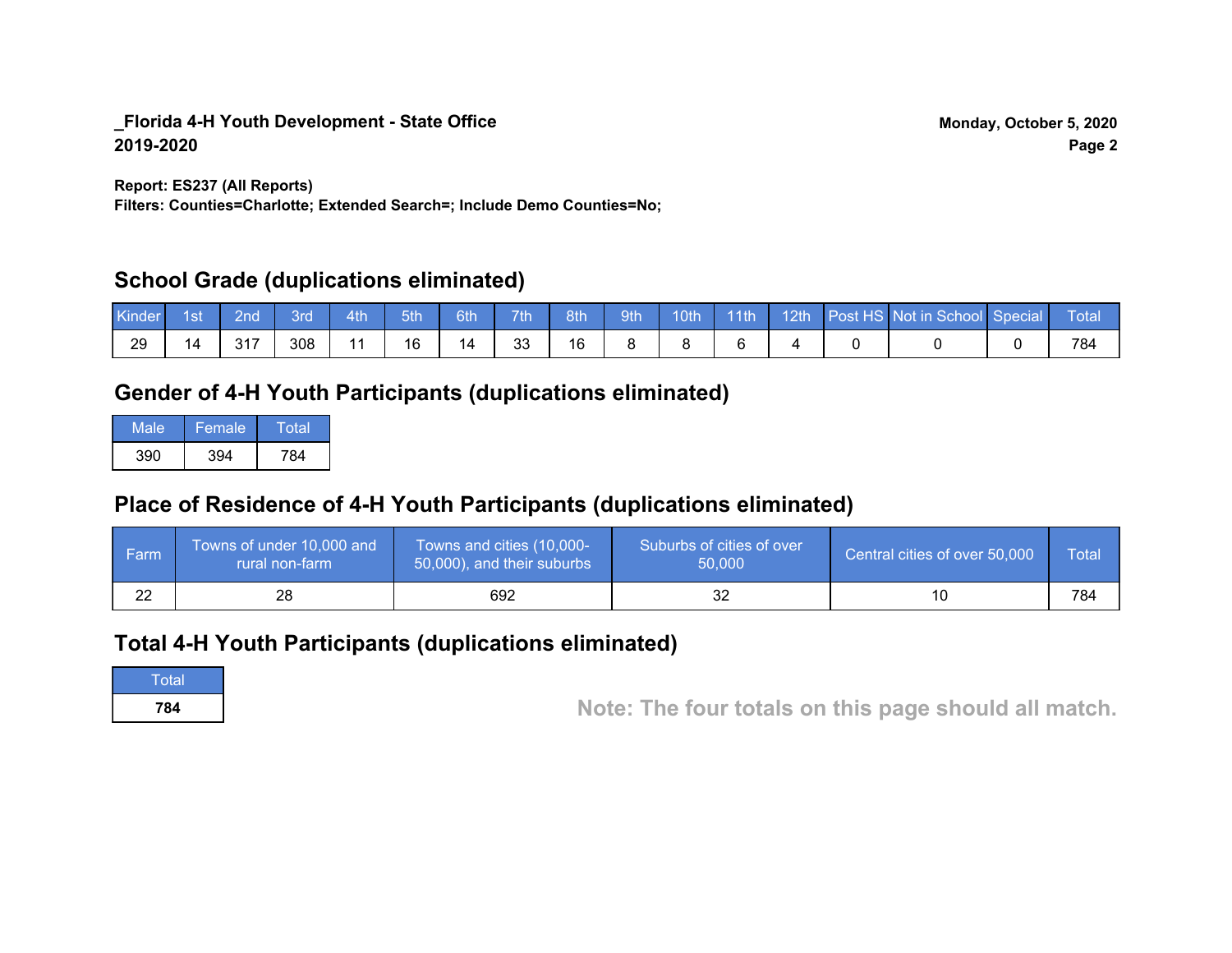**Report: ES237 (All Reports)**

**Filters: Counties=Charlotte; Extended Search=; Include Demo Counties=No;**

| <b>ETHNICITY</b>          | <b>TOTAL YOUTH</b> |
|---------------------------|--------------------|
| <b>Hispanic or Latino</b> | 125                |
| Not Hispanic or Latino    | 659                |

Directions: Type in the appropriate numbers for your project. Ethnicity is separate from race. YOu should indicate an ethnicity category for each participant and all racial categories that apply to each participant (i.e. a participant of more than one race would be recorded in each applicable racial category). Ideally, your total participants should equal the total of numbers in your ethicity section. Totals of racial categories will be equal to or greater than your total participants if they all report racial information.

4-H Youth Participants: Any youth taking part in programs provided as a result of action by extension personnel (professional. Paraprofessional. And volunteer). This includes youth participation in programs conducted through 1862, 1890, and 1994 land-grant universities, EFNEP, urban gardening, and other programs that may not actually use the 4-H name and emblem with participants.

| <b>RACE</b>                               | <b>TOTAL YOUTH</b> |
|-------------------------------------------|--------------------|
| American Indian or Alaskan Native         | 0                  |
| Asian                                     | 7                  |
| <b>Black or African American</b>          | 59                 |
| Native Hawaiian or other Pacific Islander | 0                  |
| White                                     | 663                |
| Youth Indicating More Than One Race       | 45                 |
| <b>Undetermined</b>                       | 10                 |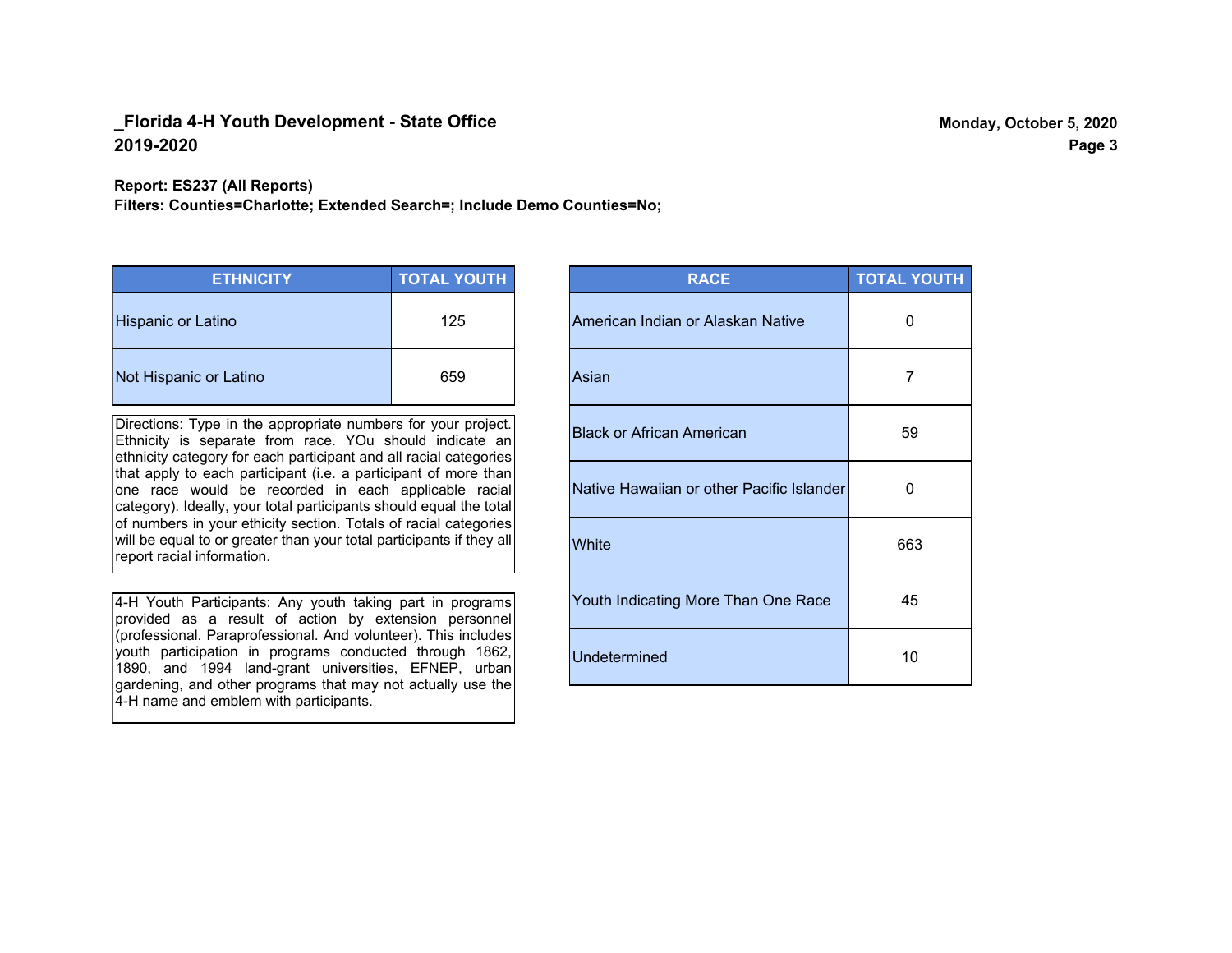**Report: ES237 (All Reports)**

**Filters: Counties=Charlotte; Extended Search=; Include Demo Counties=No;**

| Total Number of<br><b>Adult Volunteers</b> | ا Total Number of<br><b>Youth Volunteers</b> | Total |
|--------------------------------------------|----------------------------------------------|-------|
| 20                                         | 10                                           | 30    |

Adult Volunteer: Unpaid support for the 4-H program by an individual beyond high school age.

Youth Volunteer: Unpaid support for the 4-H program by a person who has not yet graduated from high school.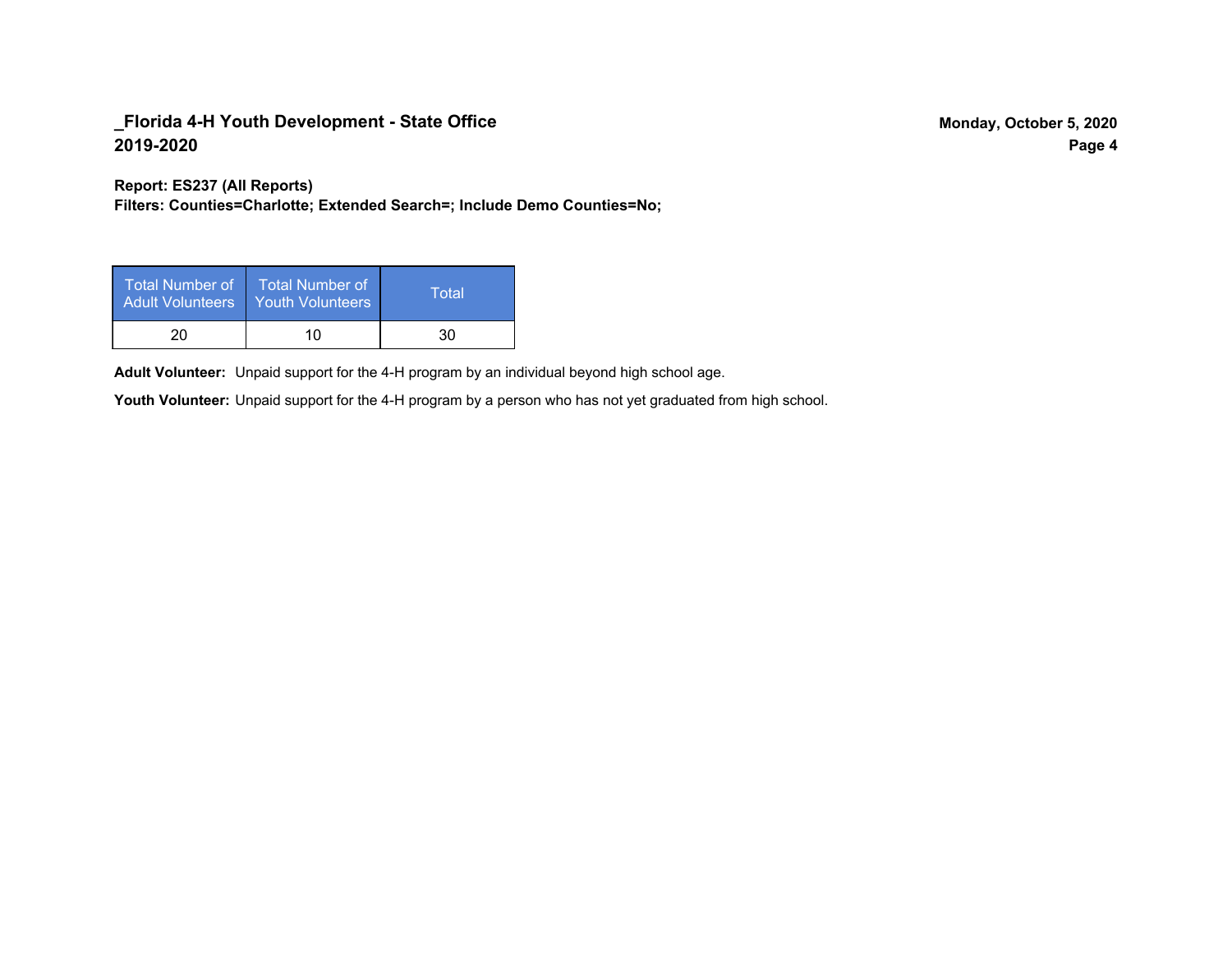124

#### **Filters: Counties=Charlotte; Extended Search=; Include Demo Counties=No; Report: ES237 (All Reports)**

# **Ag in the Classroom** : Agriculture Awareness 7 \_School Enrichment - Agriculture Awareness 0 \_School Enrichment - Pizza Garden 0 7 **Animals** (4-H Cloverbuds- ANIMALS & PETS)-retired project 0 (CAGED BIRDS) Retired Project 0 (GOATS) Retired Project 0 (GOATS-Pygmy) Retired Project 0 (HORSE -Advanced Horsemanship) Retired Project 0 (HORSE -Horsemanship Science) Retired Project 0 (LLAMAS AND ALPACAS)-retired project 0 (POCKET PETS) Retired Project 0 ANIMAL SCIENCES 0 BEEF 18 CATS 0 DAIRY CATTLE 2012 11 20 12:00:00 12:00:00 12:00:00 12:00:00 12:00:00 12:00:00 12:00:00 12:00:00 12:00:00 12:00 DOGS 8 GOATS (Dairy) 8 GOATS (Meat) 4 HORSE 4 HORSE (Horseless Horse) 0 PETS 0 POULTRY 29 RABBITS 12 SHEEP 6 SWINE 24

# **Biological Sciences** (4-H Cloverbuds-SCIENCE & TECHNOLOGY) Retired Project 0 (Marine/Aquatic- AQUARIUMS) Retired Project 0 (Marine/Aquatic- WETLANDS) Retired Project 0 (Sciences- WINGS) Retired Project 0 (Wildlife - Bats) Retired Project 0 (Wildlife - Butterflies- WINGS) Retired Project 0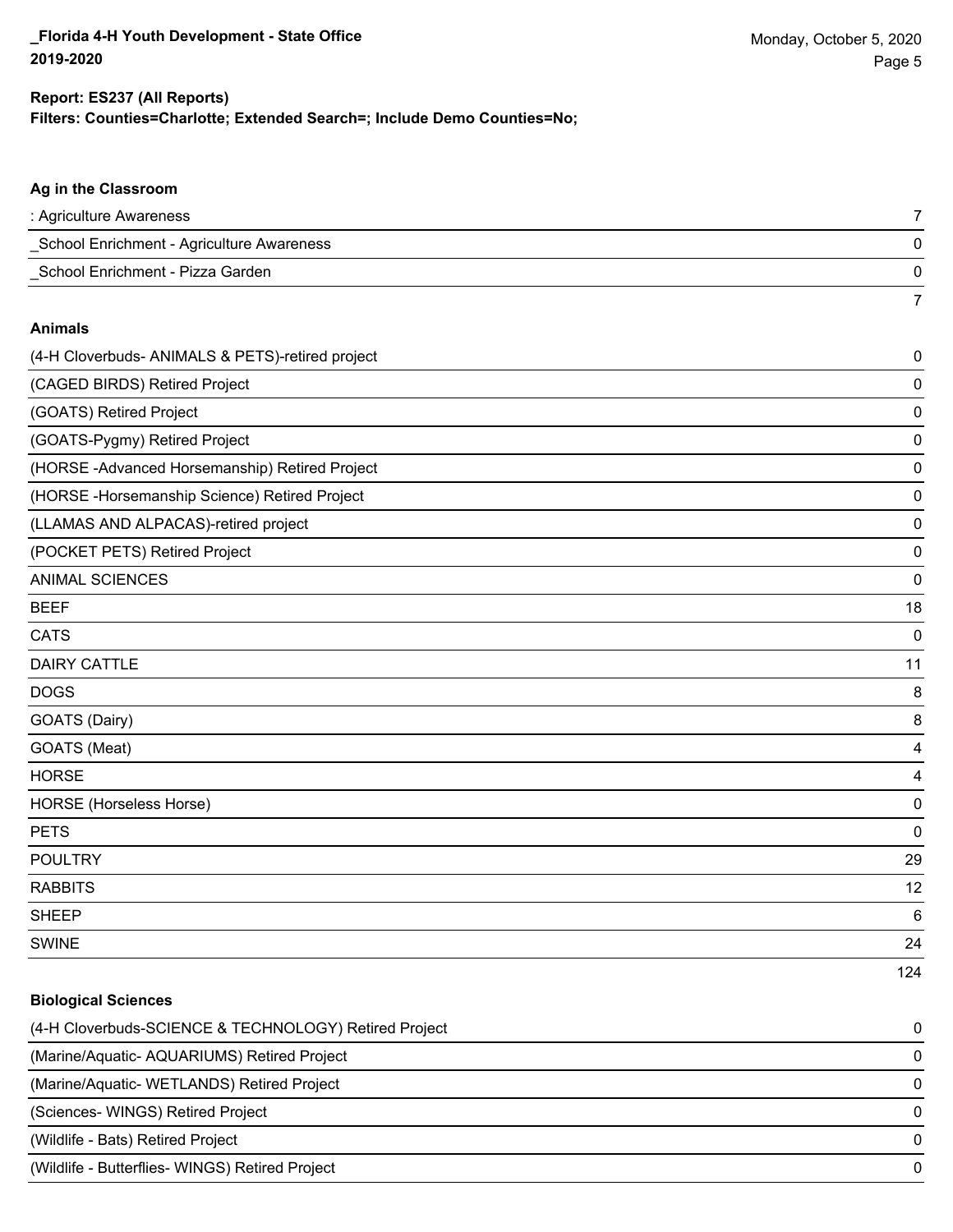# **Report: ES237 (All Reports)**

**Filters: Counties=Charlotte; Extended Search=; Include Demo Counties=No;**

| (Wildlife- BLUEBIRDS) Retired Project                     | 0  |
|-----------------------------------------------------------|----|
| : ABCs of ENTOMOLOGY                                      | 0  |
| : Entomology-Apiary/Beekeeping                            | 0  |
| : Meat Sciences                                           | 0  |
| : Natural Sciences                                        | 0  |
| School Enrichment - Embryology                            | 0  |
| School Enrichment- Natural Sciences                       | 0  |
| <b>INSECTS (ENTOMOLOGY)</b>                               | 1  |
| MARINE SCIENCE AND AQUATIC SCIENCES                       | 0  |
| <b>SCIENCE DISCOVERY</b>                                  | 9  |
| <b>VETERINARY SCIENCE</b>                                 | 1  |
|                                                           | 11 |
| <b>Civic Engagement</b>                                   |    |
| (4-H Cloverbuds- CITIZENSHIP)-retired project             | 0  |
| (Citizenship-INTERGENERATIONAL) Retired Project           | 0  |
| <b>CITIZENSHIP</b>                                        | 1  |
| CITIZENSHIP-COMMUNITY SERVICE                             | 2  |
| CULTURAL AND GLOBAL EDUCATION                             | 0  |
|                                                           | 3  |
| <b>Communications and Expressive Arts</b>                 |    |
| (4-H Cloverbuds- COMMUNICATIONS) Retired Project          | 0  |
| (4-H Cloverbuds- VISUAL-LEISURE ARTS) Retired Project     | 0  |
| (FILMMAKING) Retired Project                              | 0  |
| (LEISURE ARTS- Arts & Crafts) Retired Project             | 0  |
| (Leisure Arts- COLLECTIBLES) Retired Project              | 0  |
| (PHOTOGRAPHY) Retired Project                             | 0  |
| (PUBLIC SPEAKING) Retired Project                         | 0  |
| (VISUAL ARTS) Retired Project                             | 0  |
| School Enrichment - 4-H Tropicana Public Speaking Program | 0  |
| COMMUNICATIONS AND PUBLIC SPEAKING                        | 0  |
| <b>EXPRESSIVE ARTS</b>                                    | 1  |
| <b>VISUAL ARTS</b>                                        | 11 |
|                                                           | 12 |
| <b>Community / Volunteer Service</b>                      |    |

(Citizenship-PUBLIC ADVENTURES) Retired Project 0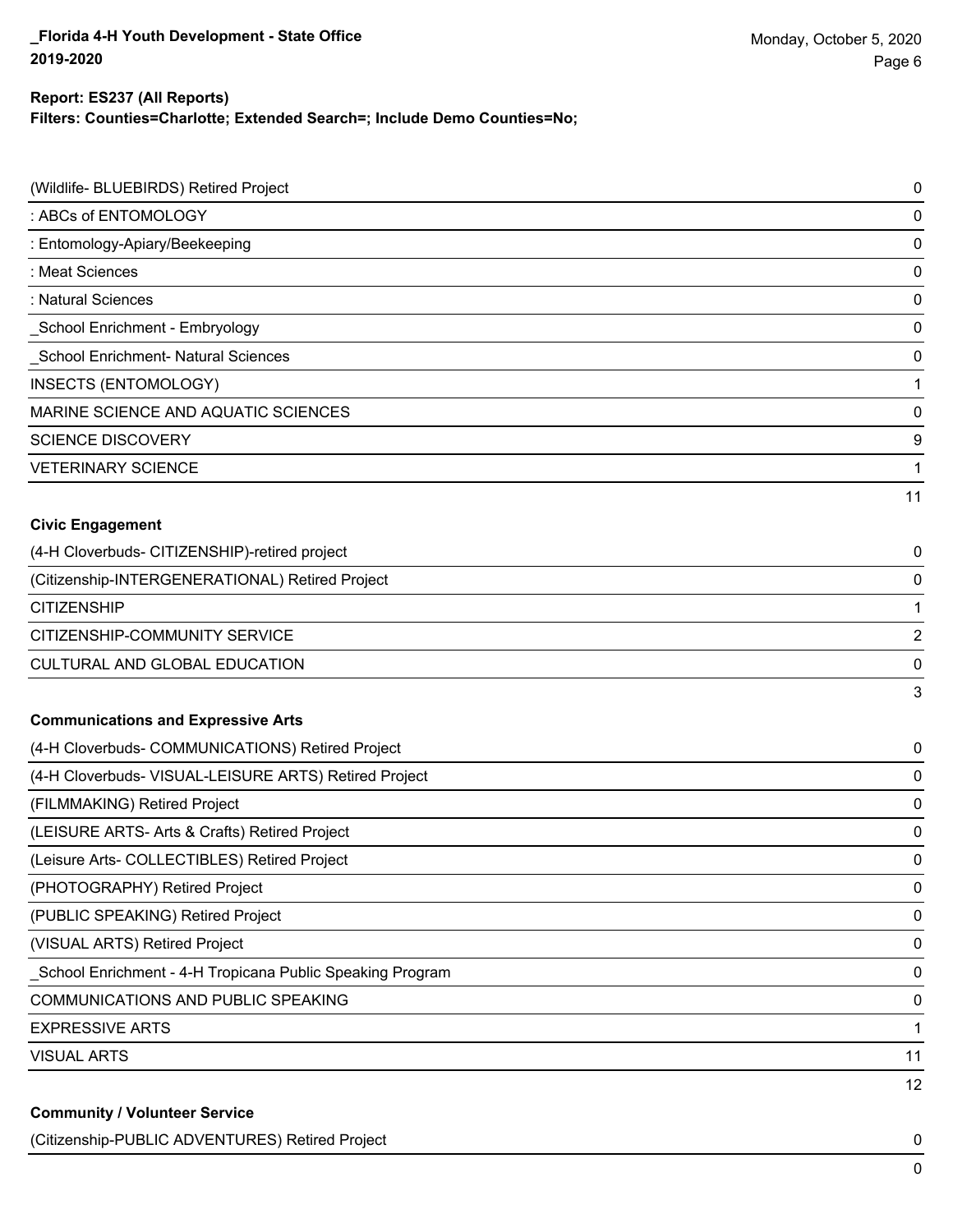**Consumer and Family Science**

### **Filters: Counties=Charlotte; Extended Search=; Include Demo Counties=No; Report: ES237 (All Reports)**

| (4-H Cloverbuds- CLOTHING) Retired project                   | 0  |
|--------------------------------------------------------------|----|
| (CHILD DEVELOPMENT Babysitting) Retired Project              | 0  |
| (Clothing - SELECTION) Retired Project                       | 0  |
| (Clothing - SEWING) Retired Project                          | 0  |
| (Clothing-Sewing- QUILTING) Retired Project                  | 0  |
| (CONSUMER EDUCATION AND SHOPPING) Retired Project            | 0  |
| (Human Development - Talking with TJ) Retired Project        | 0  |
| (HUMAN DEVELOPMENT) Retired Project                          | 0  |
| (Human Development-CHOICES) Retired Project                  | 0  |
| (Money Management - FINANCIAL CHAMPIONS) Retired Project     | 0  |
| : Consumer Choices Event                                     | 0  |
| 4-H CLOVERBUDS                                               | 60 |
| Animal Science- ALL ABOUT ANIMALS                            | 0  |
| Animal Sciences- LIVESTOCK JUDGING                           | 0  |
| Animals-PETS/SMALL ANIMALS                                   | 0  |
| CHILD DEVELOPMENT & CHILD CARE                               | 0  |
| Citizenship-SERVICE LEARNING                                 | 0  |
| <b>CLOTHING &amp; SEWING</b>                                 | 0  |
| <b>Exploring Farm Animals</b>                                | 0  |
| Hog-n-Ham Project                                            | 0  |
| Marine Science                                               | 0  |
| <b>MONEY MANAGEMENT</b>                                      | 0  |
| Performing Arts-DANCE/MOVEMENT                               | 0  |
| Pet Pals                                                     | 0  |
| Plant Pals, K-3 (5-8 yrs)                                    | 0  |
| test                                                         | 0  |
| Wildlife - Birds                                             | 0  |
|                                                              | 60 |
| <b>Environmental Education / Earth Sciences</b>              |    |
| (4-H Cloverbuds- ENVIRONMENT-Earth Sciences) Retired Project | 0  |
| : Recycling                                                  | 0  |
| : Water Education                                            | 0  |
| School Enrichment - Project Learning Tree                    | 0  |
| School Enrichment- Environmental Sciences                    | 94 |
| <b>EARTH SCIENCES</b>                                        | 0  |
|                                                              |    |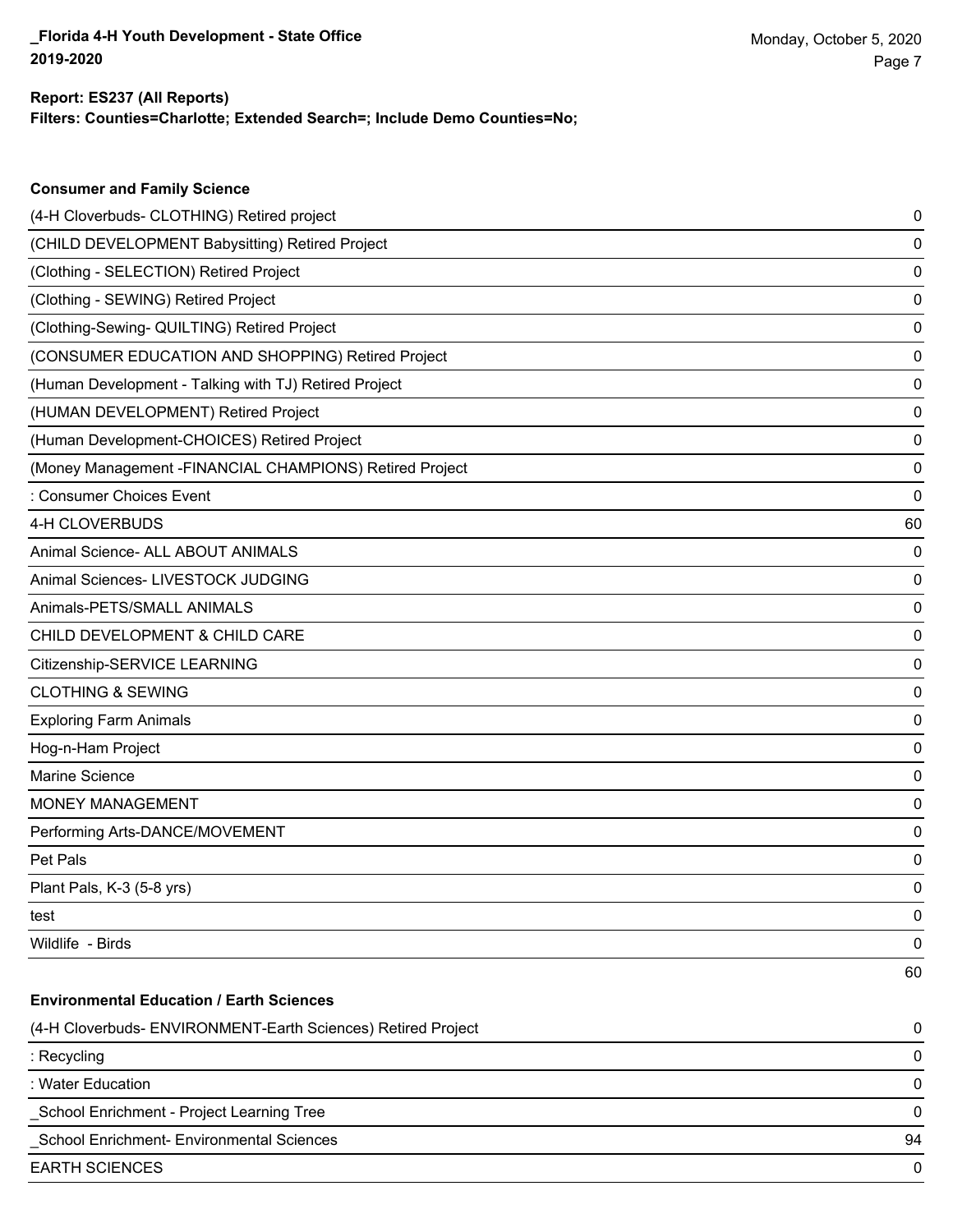**Filters: Counties=Charlotte; Extended Search=; Include Demo Counties=No;**

| <b>ENERGY</b>                  | 0   |
|--------------------------------|-----|
| <b>ENVIRONMENTAL SCIENCES</b>  | 0   |
| <b>FORESTRY</b>                | 0   |
| <b>OUTDOOR EDUCATION</b>       | 10  |
| SOIL AND WATER SCIENCES        | 0   |
| <b>SPORTFISHING</b>            | 0   |
| SS - SHOOTING SPORTS           | 0   |
| <b>SS-ARCHERY</b>              | 0   |
| SS-HUNTING 10y/o               | 0   |
| SS-MUZZLELOADING 12y/o         | 0   |
| SS-RIFLE, AIR                  | 0   |
| SS- RIFLE, SMALL BORE          | 0   |
| SS-SHOTGUN 10y/o               | 0   |
| <b>WILDLIFE &amp; HABITATS</b> | 3   |
|                                | 107 |

### **Foods and Nutrition**

| (4-H Cloverbuds- FOODS & NUTRITION) Retired Project   | 0        |
|-------------------------------------------------------|----------|
| (Food - SPORTS NUTRITION) Retired Project             | 0        |
| (FOOD AND FOOD PRESERVATION SCIENCES) Retired Project | 0        |
| (FOOD PREP AND COOKING) Retired Project               | 0        |
| (Food Prep- BREADS & BREADMAKING) Retired Project     | 0        |
| (Food Prep-DAIRY FOODS) Retired Project               | 0        |
| (Food Prep- MICROWAVE MAGIC) Retired Project          | 0        |
| (Food Science- FOOD PRESERVATION) Retired Project     | 0        |
| School Enrichment - Up for the Challenge              | $\Omega$ |
| School Enrichment - YUM                               | 0        |
| <b>School Enrichment - YUMMEE</b>                     | 0        |
| <b>School Enrichment- Nutrition</b>                   | 486      |
| <b>FOOD &amp; NUTRITION</b>                           | 4        |
|                                                       | 490      |

### **Health**

| (Health-HEALTH ROCKS) Retired Project       | 0 |
|---------------------------------------------|---|
| (HEALTH: PHYSICAL ACTIVITY) Retired Project | 0 |
| : Healthy Living                            | 0 |
| PERSONAL WELL BEING                         |   |
|                                             |   |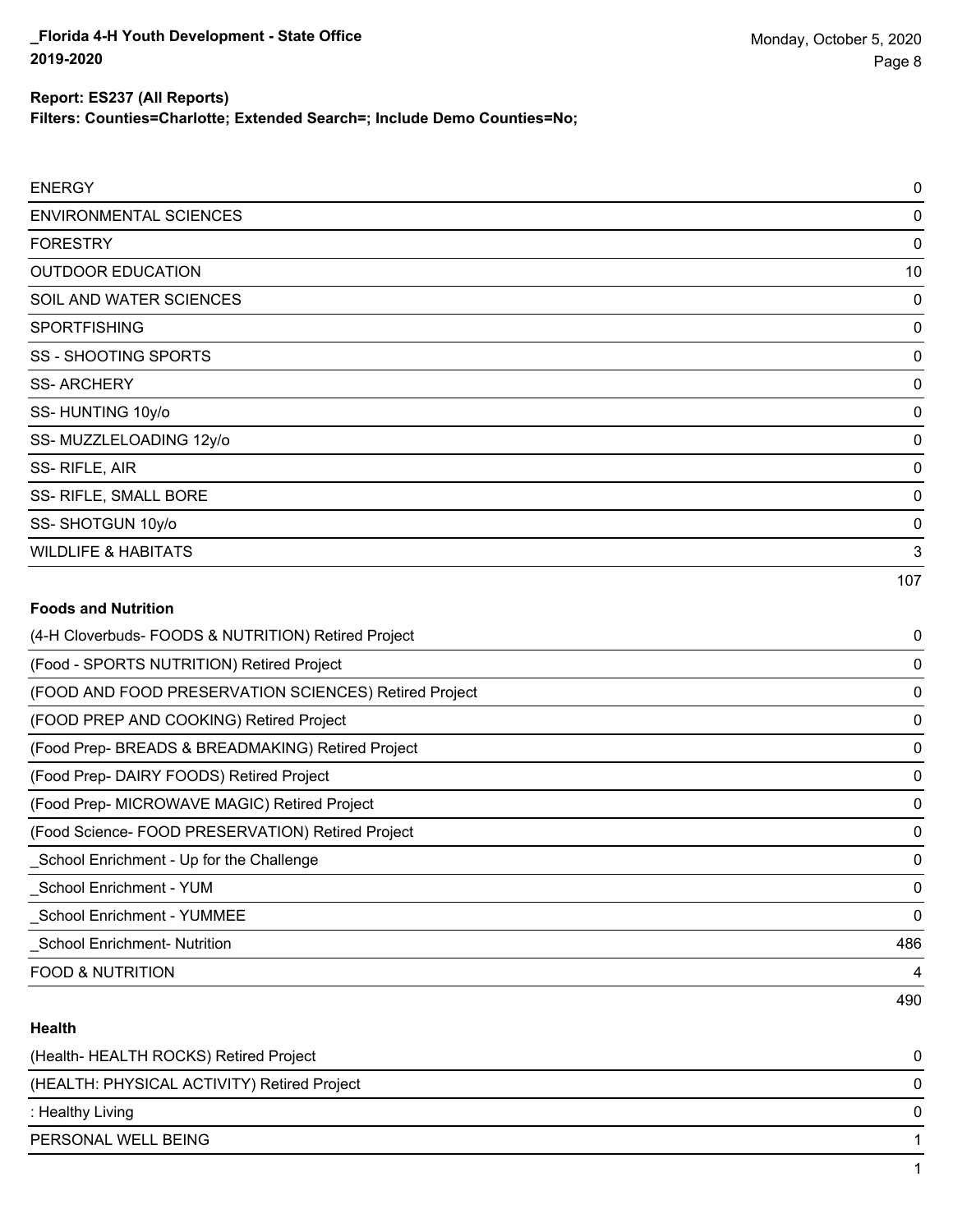### **Report: ES237 (All Reports)**

**Filters: Counties=Charlotte; Extended Search=; Include Demo Counties=No;**

| <b>Leadership and Personal Development</b>                 |                |
|------------------------------------------------------------|----------------|
| (4-H Cloverbuds- LEADERSHIP) Retired Project               | 0              |
| (4-H Cloverbuds_DISCOVERY Projects) Retired Project        | 0              |
| (Home Environment- CHANGING SPACES) Retired Project        | 0              |
| (Plant Sciences - Mowing for Money) Retired Project        | 0              |
| (Workforce Prep- CAREER DEVELOPMENT) Retired Project       | 0              |
| (Workforce Prep- ENTREPRENEURSHIP) Retired Project         | 0              |
| : Character Education                                      | 0              |
| : Personal Development                                     | $\mathbf 0$    |
| <b>EXPLORING 4-H</b>                                       | $\overline{2}$ |
| LEADERSHIP DEVELOPMENT                                     | 1              |
| <b>WORKPLACE PREPARATION</b>                               | 0              |
|                                                            | 3              |
| <b>Personal Safety</b>                                     |                |
| (Health and Safety- ATV SAFETY) Retired Project            | 0              |
| (Health- EMERGENCY PREPARDNESS) Retired Project            | 0              |
| <b>ATV SAFETY</b>                                          | 1              |
| <b>SAFETY</b>                                              | 0              |
|                                                            | 1              |
| <b>Physical Sciences</b>                                   |                |
| (ASTRONOMY) Retired Project                                | 0              |
| : Weather and Climate                                      | 0              |
| <b>AEROSPACE</b>                                           | 0              |
|                                                            | 0              |
| <b>Plant Science</b>                                       |                |
| (4-H Cloverbuds- PLANT SCIENCES-Gardening) Retired Project | 0              |

| 1711 OIUVUDUUS- I EANTI OOIENOEO-OdIUCIIIIIY/ INGIIICU I IUJOOL | ັ            |
|-----------------------------------------------------------------|--------------|
| (GROWING CITRUS) Retired Project                                | 0            |
| (Plant Sciences-GARDENING) Retired Project                      | 0            |
| (Plants - Gardening - FLOWERS) Retired Project                  | 0            |
| (Plants - Gardening - VEGETABLES) Retired Project               | $\mathbf{0}$ |
| (Plants - Gardening-CONTAINER GARDENING) Retired Project        | $\Omega$     |
| School Enrichment- Gardening and Plants                         | $\Omega$     |
| <b>GARDENING AND PLANTS</b>                                     |              |
| <b>GARDENING AND PLANTS: JR MASTER GARDENER</b>                 | 0            |
|                                                                 |              |